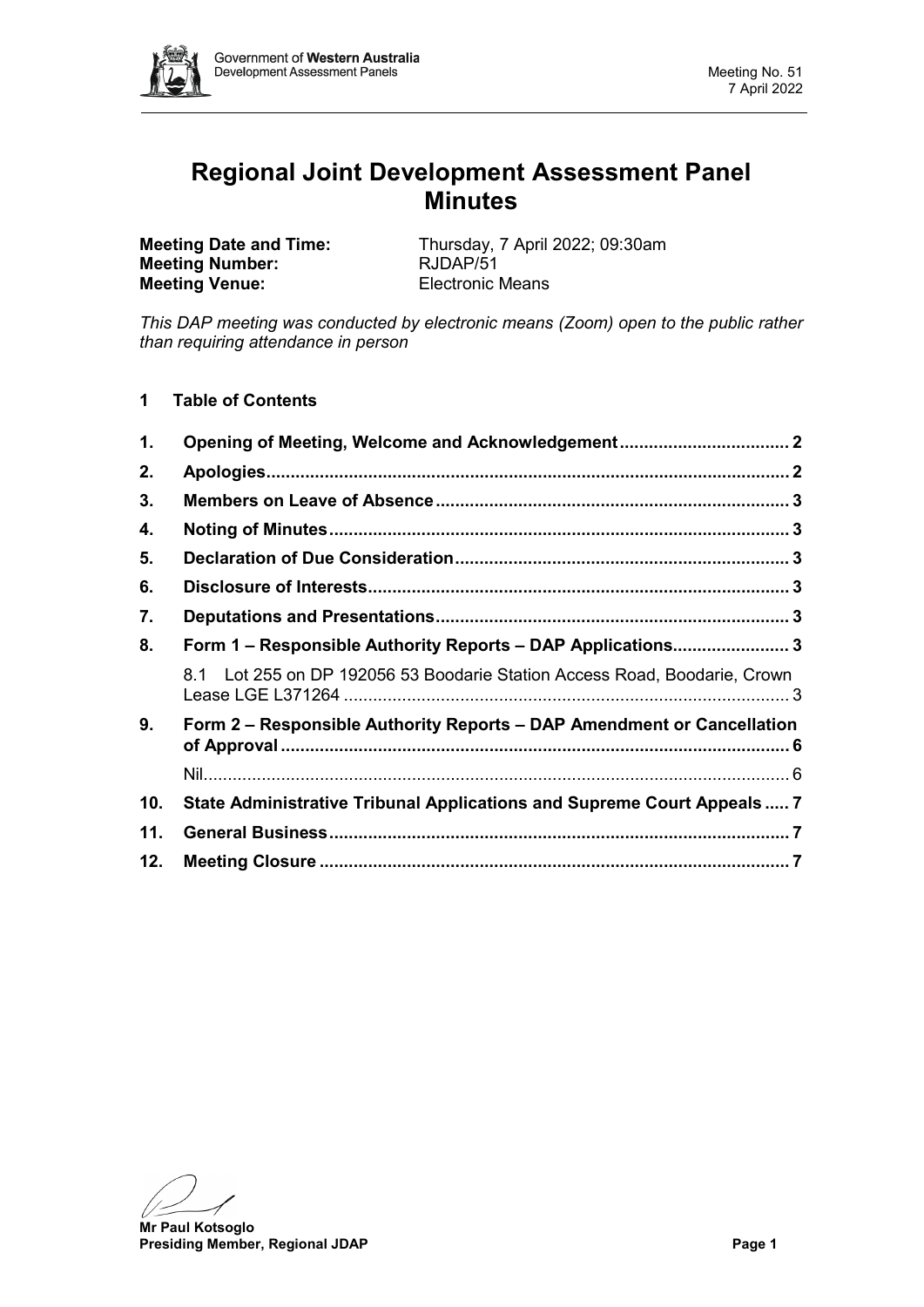

# **Attendance**

# **DAP Members**

Mr Paul Kotsoglo (Presiding Member) Ms Kanella Hope (Deputy Presiding Member) Mr Justin Page (Third Specialist Member) Mayor Peter Carter (Local Government Member, Town of Port Hedland)

# **Officers in attendance**

Ms Karli Beresford (Town of Port Hedland) Mr Chaz Roberts (Town of Port Hedland)

## **Minute Secretary**

Ms Samantha Hansen (DAP Secretariat) Ms Adele McMahon (DAP Secretariat)

## **Applicants and Submitters**

Mr Russell Slaughter (Alinta Energy)

#### **Members of the Public / Media**

<span id="page-1-0"></span>Nil

## **1. Opening of Meeting, Welcome and Acknowledgement**

The Presiding Member declared the meeting open at 9:36am on 7 April 2022 and acknowledged the traditional owners and paid respect to Elders past and present of the land on which the meeting was being held.

The Presiding Member announced the meeting would be run in accordance with the DAP Standing Orders 2020 under the *Planning and Development (Development Assessment Panels) Regulations 2011.*

## **1.1 Announcements by Presiding Member**

The Presiding Member advised that in accordance with Section 5.16 of the DAP Standing Orders 2020 which states *'A person must not use any electronic, visual or audio recording device or instrument to record the proceedings of the DAP meeting unless the Presiding Member has given permission to do so.',* the meeting would not be recorded.

In response to the COVID-19 situation, this meeting was convened via electronic means (Zoom). Members were reminded to announce their name and title prior to speaking.

## <span id="page-1-1"></span>**2. Apologies**

Cr Renae Coles (Local Government Member, Town of Port Hedland)

**Mr Paul Kotsoglo Presiding Member, Regional JDAP Page 2 Page 2**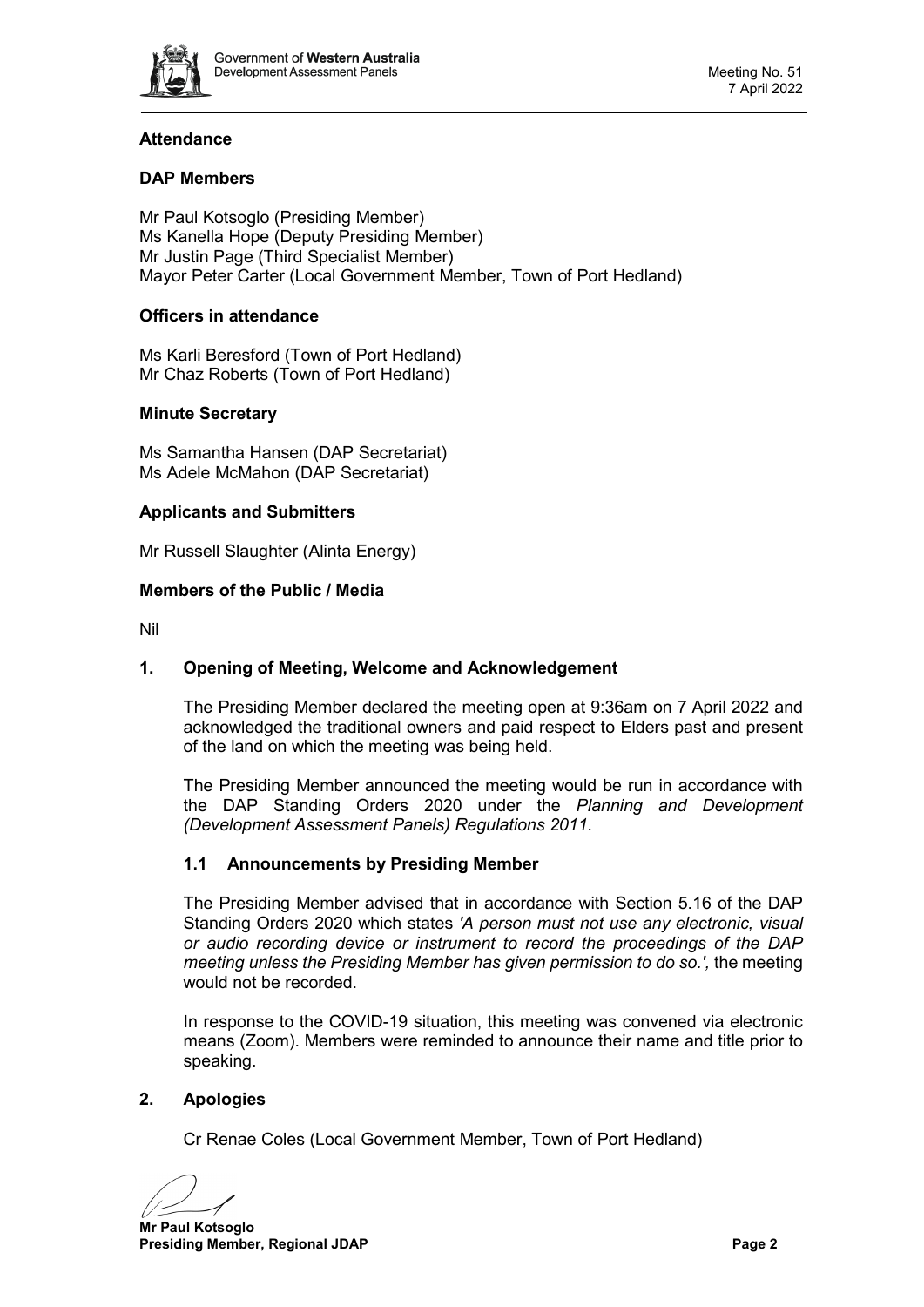

#### <span id="page-2-0"></span>**3. Members on Leave of Absence**

Nil

# <span id="page-2-1"></span>**4. Noting of Minutes**

DAP members noted that signed minutes of previous meetings are available on the [DAP website.](https://www.dplh.wa.gov.au/about/development-assessment-panels/daps-agendas-and-minutes)

#### <span id="page-2-2"></span>**5. Declaration of Due Consideration**

All members declared that they had duly considered the documents.

#### <span id="page-2-3"></span>**6. Disclosure of Interests**

Nil

#### <span id="page-2-4"></span>**7. Deputations and Presentations**

- **7.1** Mr Russell Slaughter (Alinta Energy) responded to questions from the panel in relation to Item 8.1.
- **7.2** Mr Chaz Roberts (Town of Port Hedland) addressed the DAP in relation to the application at Item 8.1 and responded to questions from the panel.

#### <span id="page-2-6"></span><span id="page-2-5"></span>**8. Form 1 – Responsible Authority Reports – DAP Applications**

#### **8.1 Lot 255 on DP 192056 53 Boodarie Station Access Road, Boodarie, Crown Lease LGE L371264**

| Development Description: | Installation utility scale battery power station |
|--------------------------|--------------------------------------------------|
| Applicant:               | Alinta Energy                                    |
| Owner:                   | Alinta DEWAP Pty Ltd                             |
| Responsible Authority:   | Town of Port Hedland                             |
| DAP File No:             | DAP/22/02165                                     |
|                          |                                                  |

#### **REPORT RECOMMENDATION**

**Moved by:** Ms Kanella Hope **Seconded by:** Mayor Peter Carter

*The following amendment was made administratively to amend Condition No.1 to read as follows;*

*This decision constitutes planning approval only and is valid for a period of two four years from the date of approval. If the subject development is not substantially commenced within the specified period, the approval shall lapse and be of no further effect.* 

**REASON:** In accordance with regulation 16(2)(a) of the Planning and Development (Development Assessment Panels) Regulations 2011, the approval period for DAP Applications is 4 years.

**Mr Paul Kotsoglo Presiding Member, Regional JDAP Page 3 Page 3**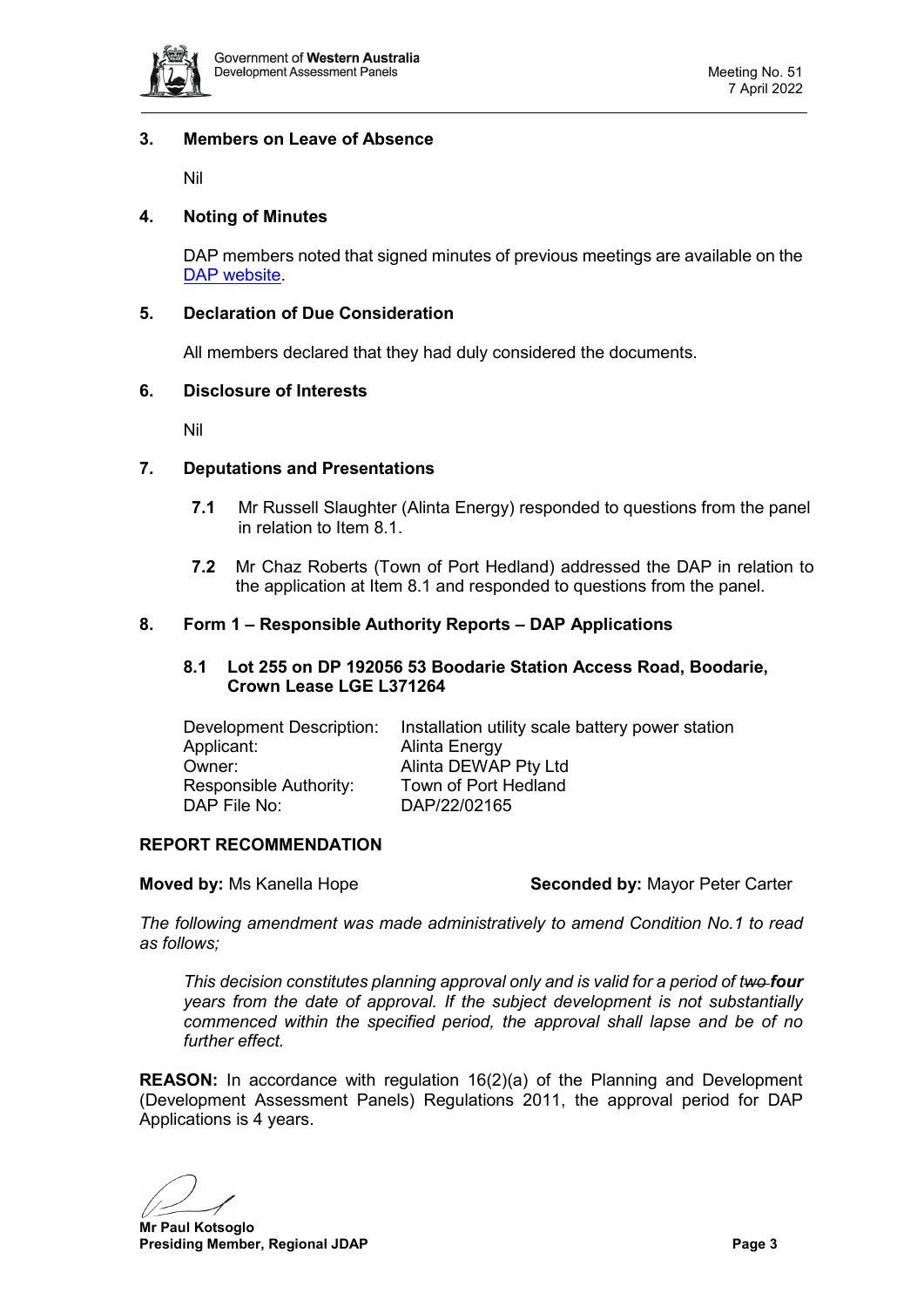

That the Regional JDAP resolves to:

- 1. **Accept** that the DAP Application reference DAP/22/02165 is appropriate for consideration as a "Industry" land use and compatible with the objectives of the zoning table in accordance with Town of Port Hedland Local Planning Scheme No. 7;
- 2. **Approve** DAP Application reference DAP/22/02165 and accompanying plans in accordance with Clause 68 of Schedule 2 (Deemed Provisions) of the *Planning and Development (Local Planning Schemes) Regulations 2015*, and the provisions Town of Port Hedland Local Planning Scheme No. 7, subject to the following conditions:

## **Conditions**

- 1. This decision constitutes planning approval only and is valid for a period of four years from the date of approval. If the subject development is not substantially commenced within the specified period, the approval shall lapse and be of no further effect.
- 2. All development and use of the land must be carried out in accordance with the approved plans as listed below, unless otherwise approved in writing by the Town of Port Hedland:
	- a) Site plan, 1 of 4, 10 December 2021;
	- b) Transformer bay plan and section, 2 of 4, 10 December 2021;
	- c) Switchyard bay elevation, 3 of 4, 10 December 2021; and
	- d) Control building elevation, 4 of 4, 10 December 2021
- 3. Prior to commencement of works, a plan shall be submitted to and approved by the Town of Port Hedland that demonstrates the development will be suitably protected from storm surge and river flooding.
- 4. Prior to commencement of works, a public art concept plan shall be submitted to the specification and satisfaction of the Town of Port Hedland for approval. This shall have details of proposed public art to a minimum value of \$150,000 in accordance with Local Planning Policy/04 Percent for Public Art (LPP/04). The approved artwork shall be completed prior to the occupation or use of the development, to the specification and satisfaction of the Town of Port Hedland and shall be maintained for the duration of the development. Alternatively, an equivalent cash-in-lieu contribution shall be paid in full to the Town of Port Hedland prior to commencement of works in accordance with LPP/04.
- 5. Prior to the submission of the Responsible Authority Report to the Joint Development Assessment Panel, the applicant shall submit to the Town of Port Hedland a Bushfire Attack Level Assessment and if necessary, a Management Plan and/or Risk Management Plan (specifically relating to Bushfire Management) which demonstrates compliance with appropriate Bushfire Protection Criteria.

**Mr Paul Kotsoglo Presiding Member, Regional JDAP Page 4 Page 4 Page 4 Page 4**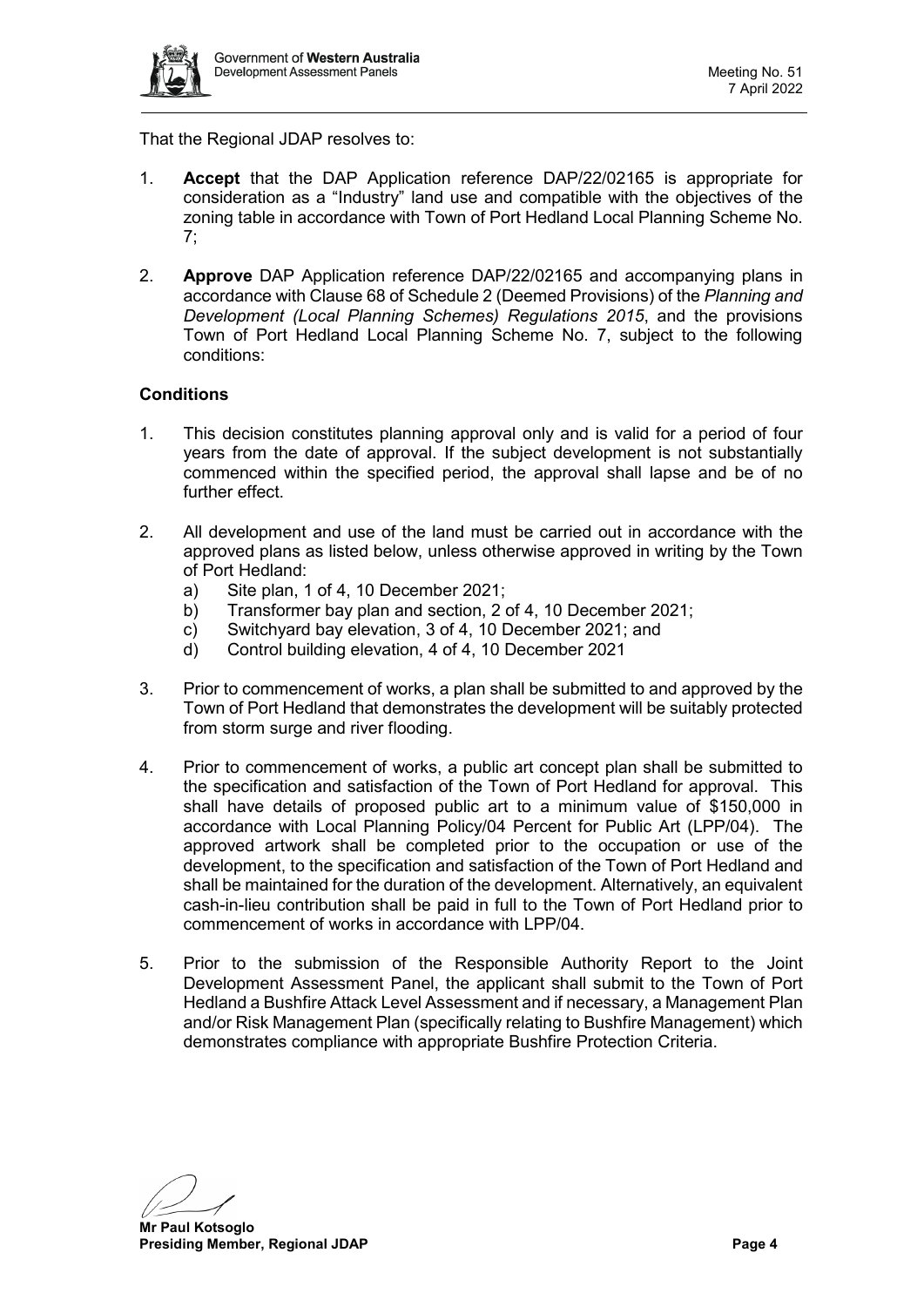

## **Advice Notes**

- 1. The applicant shall gain approval from the Town of Port Hedland for the installation of any new on-site effluent disposal system, prior to the commencement of site works for the infrastructure.
- 2. In relation to Condition 3, the minimum finished levels of development and infrastructure at risk is recommended to be at least 0.5m above the Annual Exceedance Probability (AEP) of 1% (one in 100 year event) of the modelled inundation level for the site, in relation to both storm surge and river flooding.
- 3. Any transportation of oversized objects that may impact the Great Northern Highway must be approved by Main Roads WA prior to commencement of works.

## **AMENDING MOTION 1**

**Moved by:** Ms Kanella Hope **Seconded by:** Mayor Peter Carter

That Condition No. 5 be deleted.

#### **The Amending Motion was put and CARRIED UNANIMOUSLY.**

**REASON:** The Panel agreed to delete Condition 5 on the basis of the advice received from the Town of Port Hedland, being satisfied that without any permanent employees stationed at the development, the development is exempt from bushfire obligations. The Panel also took into consideration that the application is a minor expansion to an existing land use.

## **REPORT RECOMMENDATION (AS AMENDED)**

That the Regional JDAP resolves to:

- 1. **Accept** that the DAP Application reference DAP/22/02165 is appropriate for consideration as a "Industry" land use and compatible with the objectives of the zoning table in accordance with Town of Port Hedland Local Planning Scheme No. 7;
- 2. **Approve** DAP Application reference DAP/22/02165 and accompanying plans in accordance with Clause 68 of Schedule 2 (Deemed Provisions) of the *Planning and Development (Local Planning Schemes) Regulations 2015*, and the provisions Town of Port Hedland Local Planning Scheme No. 7, subject to the following conditions:

# **Conditions**

1. This decision constitutes planning approval only and is valid for a period of four years from the date of approval. If the subject development is not substantially commenced within the specified period, the approval shall lapse and be of no further effect.

**Mr Paul Kotsoglo Presiding Member, Regional JDAP Page 5 Page 5**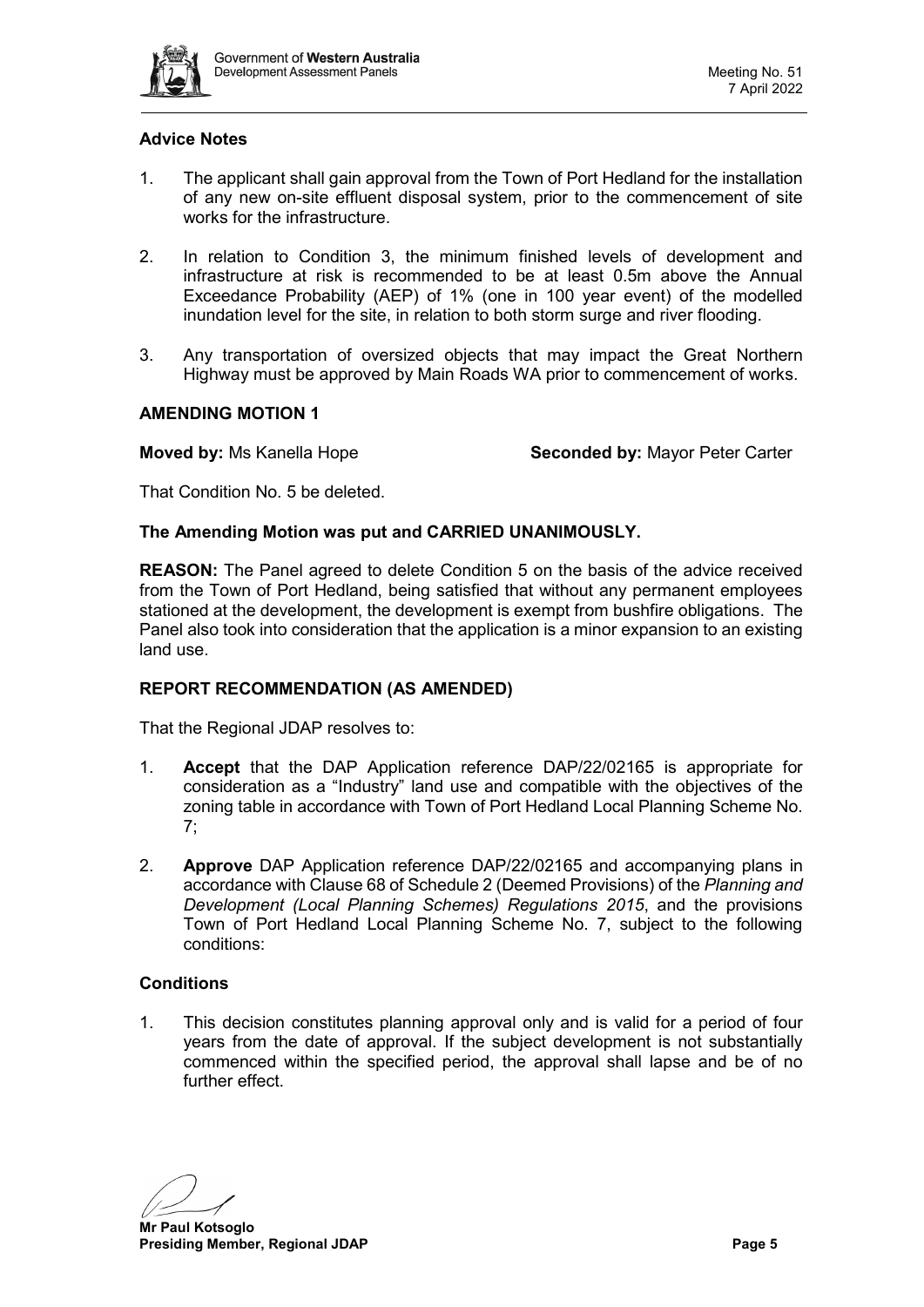

- 2. All development and use of the land must be carried out in accordance with the approved plans as listed below, unless otherwise approved in writing by the Town of Port Hedland:
	- a) Site plan, 1 of 4, 10 December 2021;
	- b) Transformer bay plan and section, 2 of 4, 10 December 2021;
	- c) Switchyard bay elevation, 3 of 4, 10 December 2021; and
	- d) Control building elevation, 4 of 4, 10 December 2021
- 3. Prior to commencement of works, a plan shall be submitted to and approved by the Town of Port Hedland that demonstrates the development will be suitably protected from storm surge and river flooding.
- 4. Prior to commencement of works, a public art concept plan shall be submitted to the specification and satisfaction of the Town of Port Hedland for approval. This shall have details of proposed public art to a minimum value of \$150,000 in accordance with Local Planning Policy/04 Percent for Public Art (LPP/04). The approved artwork shall be completed prior to the occupation or use of the development, to the specification and satisfaction of the Town of Port Hedland and shall be maintained for the duration of the development. Alternatively, an equivalent cash-in-lieu contribution shall be paid in full to the Town of Port Hedland prior to commencement of works in accordance with LPP/04.

## **Advice Notes**

- 1. The applicant shall gain approval from the Town of Port Hedland for the installation of any new on-site effluent disposal system, prior to the commencement of site works for the infrastructure.
- 2. In relation to Condition 3, the minimum finished levels of development and infrastructure at risk is recommended to be at least 0.5m above the Annual Exceedance Probability (AEP) of 1% (one in 100 year event) of the modelled inundation level for the site, in relation to both storm surge and river flooding.
- 3. Any transportation of oversized objects that may impact the Great Northern Highway must be approved by Main Roads WA prior to commencement of works.

## **The Report Recommendation (as amended) was put and CARRIED UNANIMOUSLY**

**REASON:** The panel determined that the application satisfies the planning framework, and were also satisfied that the conditions, as amended, were acceptable. The approval took into consideration the existing land use of the site and cognisant that the application was an expansion to this use as proposed. The Panel noted that the proponent (Alinta Energy) is prepared to pay a financial contribution for public art in this instance.

#### <span id="page-5-0"></span>**9. Form 2 – Responsible Authority Reports – DAP Amendment or Cancellation of Approval**

<span id="page-5-1"></span>Nil

**Mr Paul Kotsoglo Presiding Member, Regional JDAP Page 6 Page 6 Page 6 Page 6 Page 6 Page 6 Page 6**